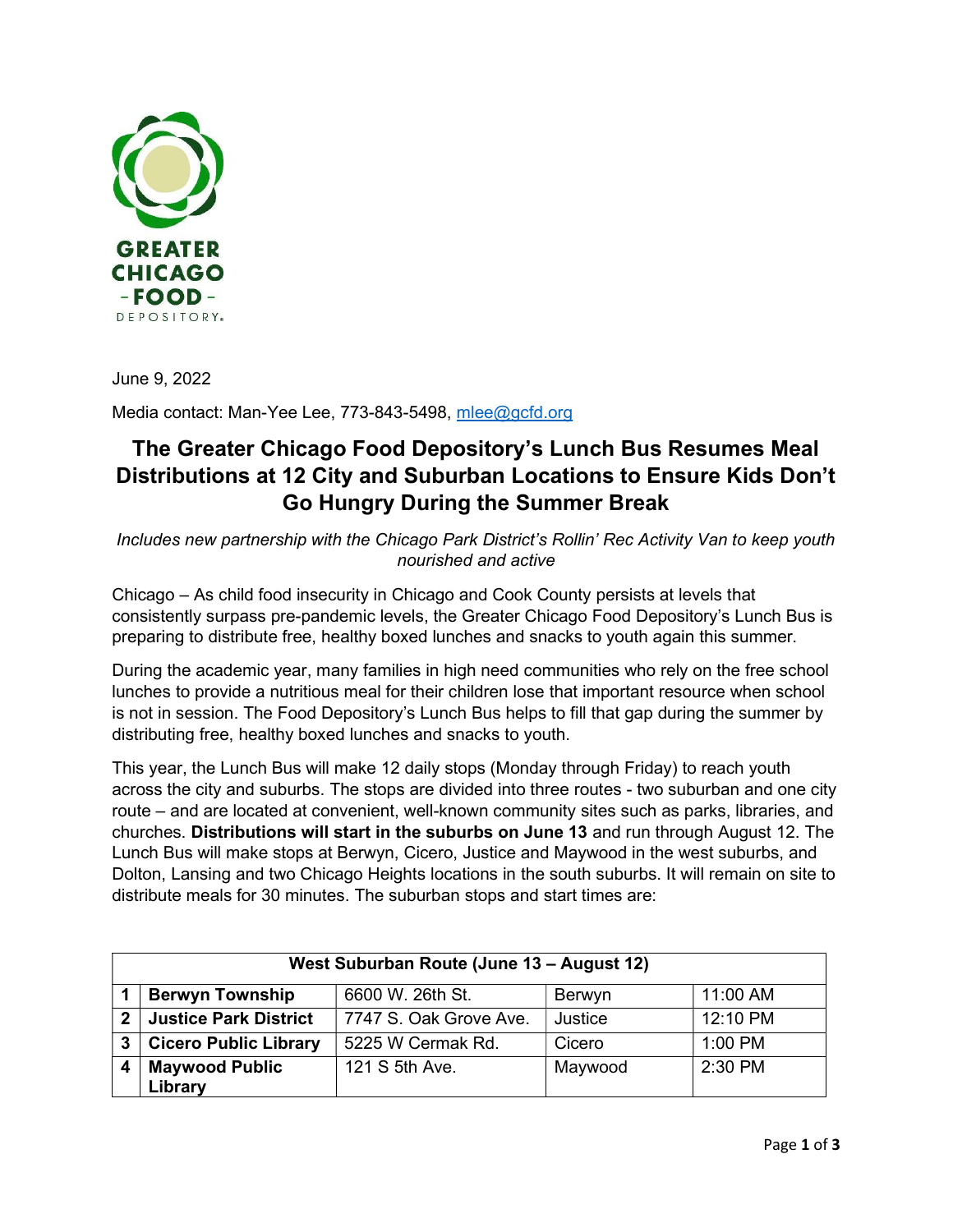| South Suburban Route (June 13 - August 12) |                         |                         |                 |          |  |  |  |
|--------------------------------------------|-------------------------|-------------------------|-----------------|----------|--|--|--|
|                                            | <b>Faith United</b>     | 15015 Grant St.         | <b>Dolton</b>   | 10:45 AM |  |  |  |
|                                            | <b>Methodist Church</b> |                         |                 |          |  |  |  |
| 2                                          | <b>Jirtle Park</b>      | E 25th St. & Union Ave. | Chicago Heights | 11:50 AM |  |  |  |
| 3                                          | <b>Smith Park</b>       | W 14th Pl. & Ashland    | Chicago Heights | 1:00 PM  |  |  |  |
|                                            |                         | Ave.                    |                 |          |  |  |  |
|                                            | <b>Lansing Public</b>   | 2750 Indiana Ave.       | Lansing         | 2:00 PM  |  |  |  |
|                                            | Library                 |                         |                 |          |  |  |  |

Meanwhile, the Lunch Bus's city route commences June 27 and will run through August 19.

"This year, we are very excited to partner with the Chicago Park District's Rollin' Rec Activity Van for our Lunch Bus city route this year," said Dominique Gardner, manager of Youth Food Programs at the Greater Chicago Food Depository. "The collaboration enables us to reach a sector of youth in the city that we haven't reached before. Our meals complement the Rollin' Rec Van's services nicely and ensures that kids are sufficiently nourished and energized to fully engage in the Rollin' Rec Van's fun activities."

Starting July 5, the Chicago Park District's Rollin' Rec Activity Van will offer fun for the whole family at a number of parks throughout the city. The vans drive in, and the fun rolls out with sports, games and fitness activities. Registration is not required. The collaboration with the Lunch Bus will offer youth the opportunity to have fun and eat a nutritious lunch. During the summer of 2019, more than 4,500 children participated in the Rollin' Rec Van's activities.

| <b>City of Chicago Route</b> |                                         |                            |                              |                                       |                                            |  |  |
|------------------------------|-----------------------------------------|----------------------------|------------------------------|---------------------------------------|--------------------------------------------|--|--|
|                              |                                         |                            |                              | <b>LUNCH BUS</b><br>arrival (30 mins) | <b>ROLLIN' REC VAN</b><br>arrival (1 hour) |  |  |
|                              |                                         |                            |                              | Service starts<br>June 27             | Service starts<br>July 5                   |  |  |
| 1                            | <b>Back of the</b><br><b>Yards Park</b> | 4922 S. Throop<br>St.      | New City                     | 12:30 PM                              | 12:00 PM                                   |  |  |
| $\mathbf 2$                  | La Villita<br><b>Park</b>               | 2800 S.<br>Sacramento Ave. | South<br>Lawndale            | 1:30 PM                               | 1:30 PM                                    |  |  |
| 3                            | <b>Park 500</b>                         | 730 S. Springfield<br>Ave. | <b>West Garfield</b><br>Park | 2:30 PM                               | 3:00 PM                                    |  |  |
| 4                            | <b>Magnolia</b><br><b>Park</b>          | 3224 W. Flournoy<br>St.    | <b>East Garfield</b><br>Park | 3:10 PM                               | 4:30 PM                                    |  |  |

The Lunch Bus and Rollin' Rec Van will be at the following Chicago locations at these times:

Lunch bus routes are determined following an analysis of a neighborhood's area median income, child nutrition data and poverty levels, as well as the program's previous year performance to ensure the Lunch Bus is reaching children with the highest need.

As a federally funded child nutrition program, all youth under the age of 18 are eligible for the Lunch Bus meals. Each child is given two options: a healthy boxed lunch consisting of a salad, sandwich, or wrap, with fruits and vegetables, or a nutritious shelf stable snack such as cheese sticks, crackers, hummus, fruit cups and milk.